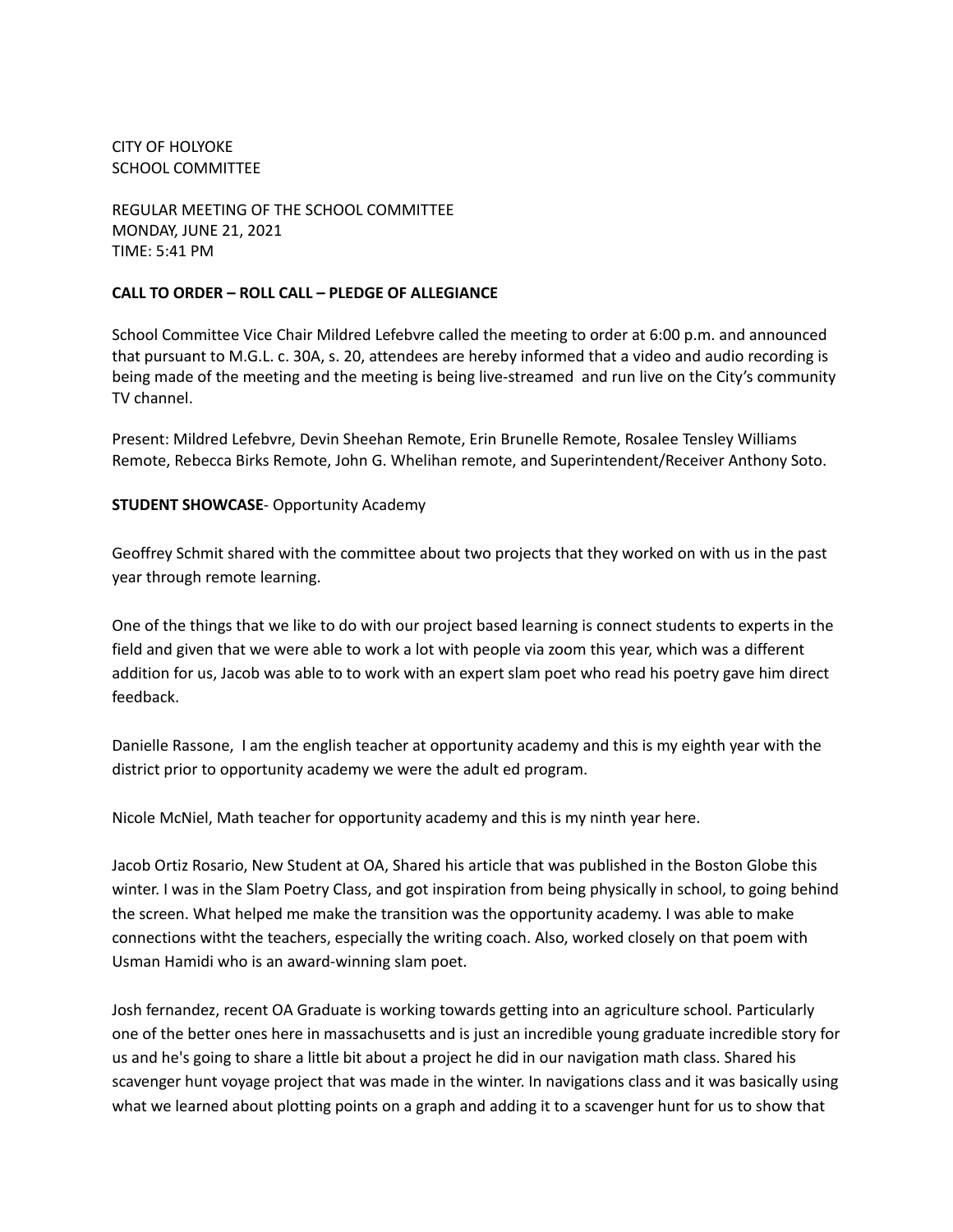we understood it, it was a real world experience, and relatable. It was really very hard to do at first, to understand the point slope intercept form but as time went on they were exciting. I graduated from the program, and I'm enrolling into Penn Foster for Veterinary assistant it's pretty fun so far as i'm expecting to finish that up and go to school for Horticulture and the Stockbridge School of Agriculture.

Miss Tensley Williams- Thanks the students for all their hard work.

Ms. Lefebvre is very impressed with OA, and the three different options that students have. It's very difficult for students to really progress within the general education and they need to find something more individualized. We're not leaving any student behind and we're making sure that we're giving students all the options available and making it possible for them to graduate.

Superintendent Soto commend the students for coming prepared to the meeting and wants to thank all the staff over at Opportunity Academy. This program has just been amazing and re-engaging some of our students, having the flexibility required to keep them engaged and get them to graduate we're doing amazing work over there.

Katherine, Executive Director of lighthouse, we are in a moment of celebration we had a great year despite it all. We were hybrid and then more and more and by the end, a lot of the kids were in person. Our graduation on june 10th and we graduated 11 people six of them through the Holyoke Public Schools. Katherine introduced us to Jasmine Reyes had a stellar year stellar experience with us through the opportunity academy program and we're about to launch our fellowship program in collaboration with americorps.That is in no small measure modeled on the program that palante has at Holyoke HIgh. We borrowed a lot of their leadership training and inspiration from them and we're really excited to bring that to lighthouse.Jasmine is going to be our first fellow.

Jasmine Reyes, I'm a recent graduate of lighthouse and i'd like to talk about my experience there i end up switching my junior year i heard about lighthouse through palante and I made a big decision to change to help my education and better my self, and lighthouse is definitely definitely a bigger change than Holyoke High School. Lighthouse is a family, and everybody is optimistic and supportive. A big highlight for me was definitely pushing myself more and honestly if it wasn't for anybody at Lighthouse I wouldn't be really doing this.

Ms. Birks, Jasmine you did an amazing job, speaking public is not easy.

Ms. Lefebvre is a former mom of Lighthouse. Her husband created the time capsule box where students can put memories and share with the other students that come along along the way in the coming years. Lighthouse is a special place, that is a community adn a family and if it wasn't for lighthouse my daughter probably would not have graduated.

#### **PUBLIC COMMENT- ATTACHED**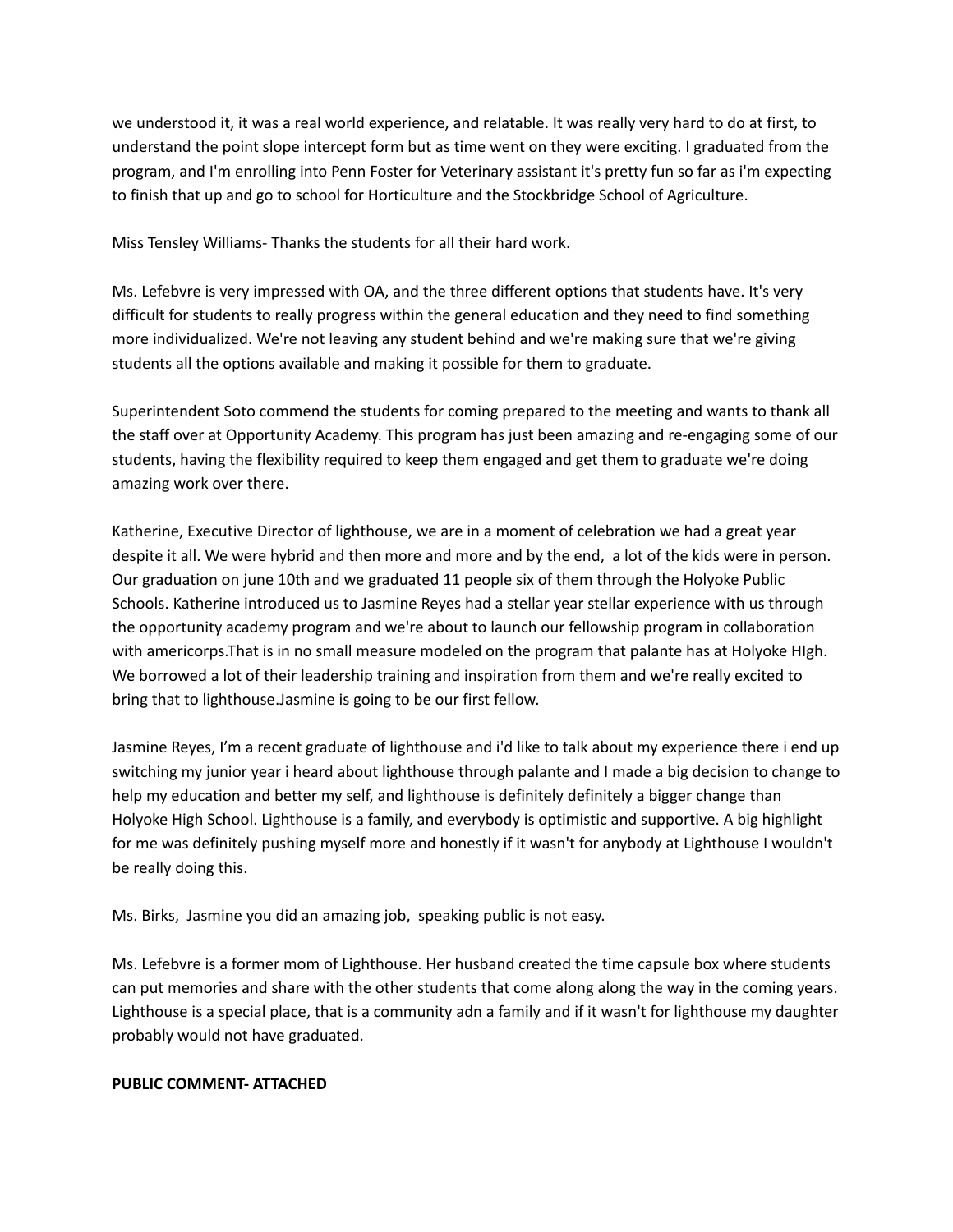# **COMMUNICATION AND REPORTS**

- **● STUDENT REPORTS - NOT PRESENT**
- **● METCALF STUDENTS- NOT PRESENT, WILL BE ADDED TO THE NEXT MEETING**

# **SUPERINTENDENT/RECEIVER REPORTS, ANTHONY SOTO**

# SUMMER SCHOOL UPDATES-

We will hold 5-week Summer Programs for students in grade k-8 starting July 6th and run through August 5th, Monday through Thursday. We will offer In-person programs for all grade levels and offer remote options for Lower Elementary, Upper Elementary, and Generation Teach. Currently we only have 7 students registered for our remote option. We will monitor the enrollment and offer program if we see a greater need for remote programming. The locations will be:

- EN white which will house the lower elementary and Dual Language program for rising grades 1-3 .
- McMahon which will house the upper elementary program for students in rising grades 4-5 and STEM Middle School
- GenerationTeach Program for middle school students rising grades 6-8.

Our Acceleration Academy will take place the week of August 9th - 13th from 9-3 fo students in grades 3 at EN white , Students in grades 4-5 at McMahon .The Acceleration Academy will also be offered at the highschool for students in grades 9-12 from 8:30-12:30 on both the Dean Campus and Holyoke High North Campus. Currently there are 187 students enrolled in our non ESY Summer program Early Elementary (30), Dual Language (293), Upper Elementary( 16), Acceleration Academy (20).

Outreach efforts included school initiatives that went out in the LIA, We've made school visits to promote and assist parents with enrollment, and flyers have been distributed to local businesses and staff are in the process of doing Cold calling to individual families.

We currently have 100% of staff hired for summer program. We are still looking to hire one nurse to run the GenerationTeach Program at STEM, three paras at EN White and one more counselor.

One of the programs we wanted to spotlight is the somos exploradores. It's a project-based learning, award-winning Jason curriculum for science. Students will get real hands-on experience, it'll be fun and the curriculum will be embedded into the summer learning. Our rising first through third graders will get to build life-size coral reef models and then our rising fourth and fifth graders will program robots and use them to find the wreckage of the titanic. We're also including academic intervention in ela and math using lexia and do the math curriculum.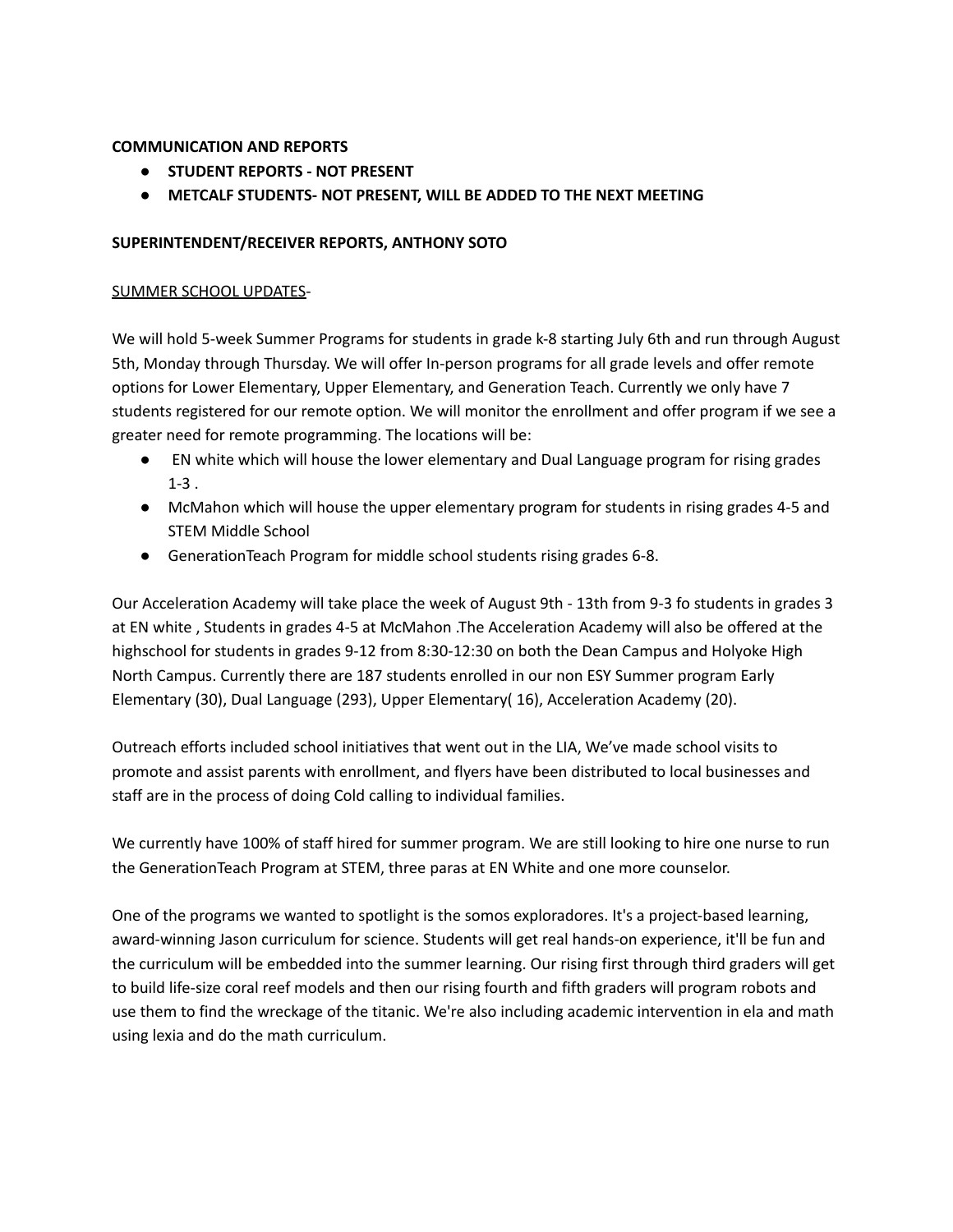The high schools will be offered at all three campuses. We have about 120 confirmed enrolled across all three campuses. ( Dean, North and OA) but expect that the enrollment is going to be closer between 250 and 400 by the time we start summer school.

For the extended school year programs we're going to be having it at Donahue Lawrence and Jericho, where we normally have it the transition academy and we'll also have some drop-in therapy services for students. Currrently there are enrolled at about 300 enrolled and is increasing. This program is also fully staffed at this time, and will continue to recruit staff as enrollment rises.

Ms. Lefebvre clarifies that all summer school program run from July 6th, to August 5th.

## Summer Feeding Program

This was the fourth year of a five-year contract that we have with our partnership with Sodexo and we recently went through a transition of staff. Tim Viviros, the general manager, has been working very closely with the past general manager, Ashley Hall this past year and Deanna to make sure that the summer feeding program has continued and is serving the the families in Holyoke.

The food service program didn't skip a beat, once we got shut down in March of last year. We continued to open up our sites andcontinue to feed students. We started with just breakfast and lunch and eventually moved into breakfast, lunch, snack and dinner, all while maintaining the guidelines of COVID 19. Since april 5th, when we moved to the in person model, and worked closely with all the individual schools and made sure that food service delivery models worked for that specific school.

Lyman terrace was an area that was very hard to reach because of the construction around there we recognizes that the distance between that site and where we were serving our meals. We decided to start delivering meals via VanPool, which has been successful. When our student started in-person, students were just taking breakfast and lunch home, and we were able to work with the schools and adjust our program so that students that needed and wanted to also take a snack and a dinner home as well.

We have increase our meal participation significantly, pre-pandemic, was close to over 80% , Some schools were over 90 percent and then once the pandemic hit you could see that in October we were serving about 30,000 breakfasts and lunches and less than 20,000 dinners and snack. Since May you can see that those numbers have increased drastically 50,000 breakfast and lunch and 40,000 dinners and snacks.

At the last meeting we talked about some of the focus groups that we've had, and I want to mention that those focus groups have been very successful, and we've been able to meet with students in which their feedback has impacted a lot of change in some of the menu options that we provided. We will continue to hold those focus groups throughout the upcoming school year so that we could continually improve the program.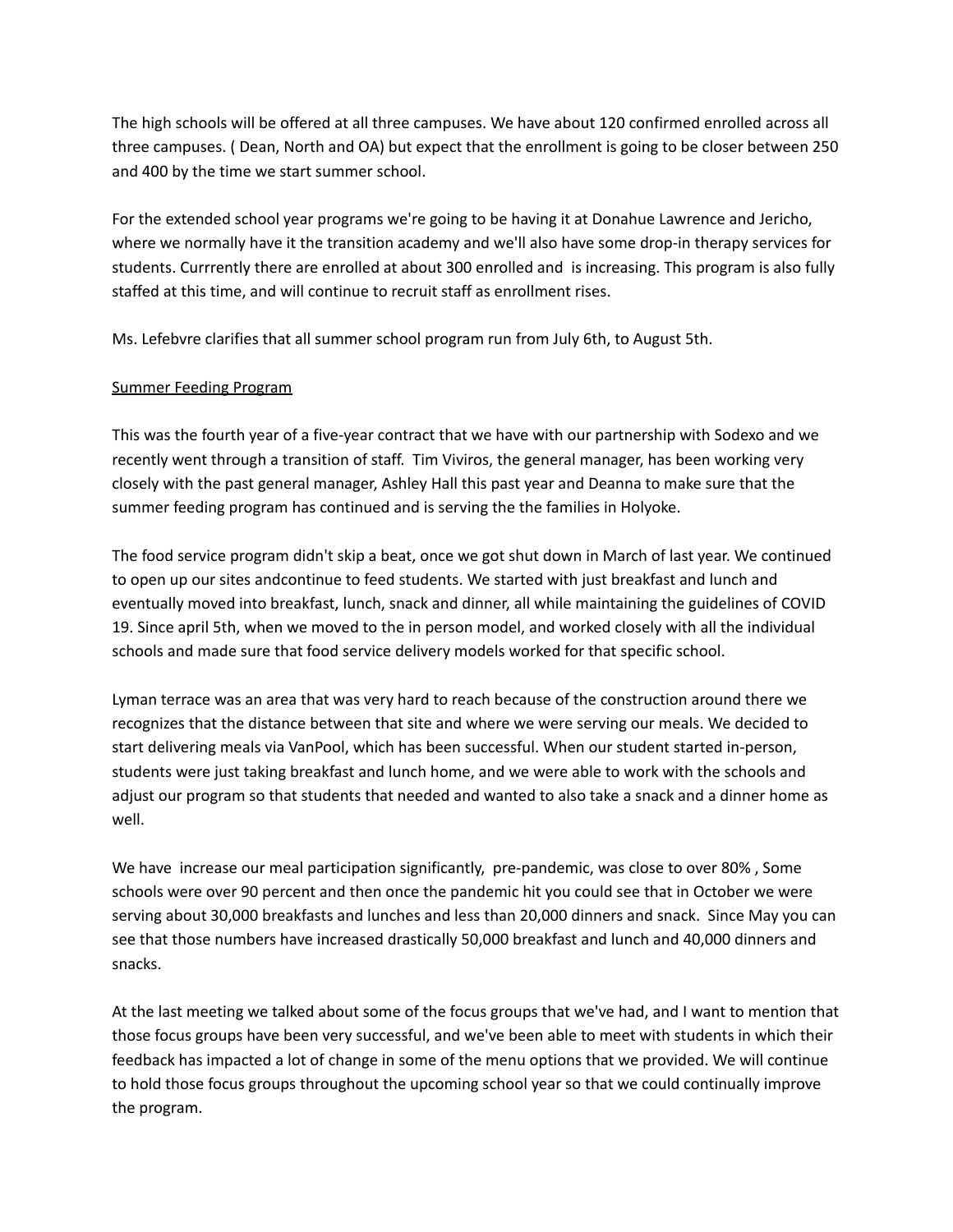The summer eats program is going to have a mobile summer feeding program. Food service trucks will go to different spots in the community. We've partnered with community partners to identify some spots in the city where where we could get some traction and get these services where they're needed. We will also have our regular curbside pick up for meals at donahue school lawrence school and morgan school, Monday through Friday from 11 to 1 for any school aged children.

Site information provided on slide 19.

## Fall Sports

Melanie Martin, Athletic Director, This year wasn't traditional but despite the covert precautions and everything we've been able to hold four short and non-traditional seasons in the fall and then in the spring. We were also able to hold boys volleyball, baseball, softball, wrestling.

We are looking forward to a traditional season in the fall for sports. Sign ups, in person at Kelly and Stem, Through zoom with Peck and Donahue and we've dropped off packets at Mcmahon, Sullivan, Blessed Sacrement and Mator de la Rosa, and Holyoke Charter.

In regard to the concern around access to sporting programs now that we're or two campuses, one school. We do have a daily bus that goes fromthe Dean Campus to the North Campus so any any Dean Students that want to participate in sports do not have that barrier of transportation. We have wrestling housed at the Dean Campus so wrestling students at the North Campus that want to participate in in wrestling will be bussed as well.

Mrs. Birks, requests that some home games happen at the Dean Campus and nto only and the North Campus, if we have athletes from both schools, we need to share that, for instance for basketball games.

Expressed the importance of how hosting games at Dean builds commodary, and gives us the opportunity to show the community to come down to Dean and see what the school's done, where they're at, how it's looking and build that sense of community up for them.

Superintendent Soto in response to Mrs. Birks, we do house wrestling at the Dean campus, and could definitely take that that feedback back to our athletic team, and gain feedback from students at Dean on whether they would want sports at their school.

Melanie Martin in response to Mrs. Birks, Some concerns is the cost of busing,since we pay for busing in both directions at certain points depending on the athletes. I would have to figure out the logistics of parking and how people are getting into the gym. Where the buses are parking, and equipment that would need to be moved down to the Dean Campus sporadically for games, As far as the medical support, there is not an athletic training room, and then the equipment would all have to move down there to run games. Ms. Martin is not against it, but has to figure out how we feasibly can do this with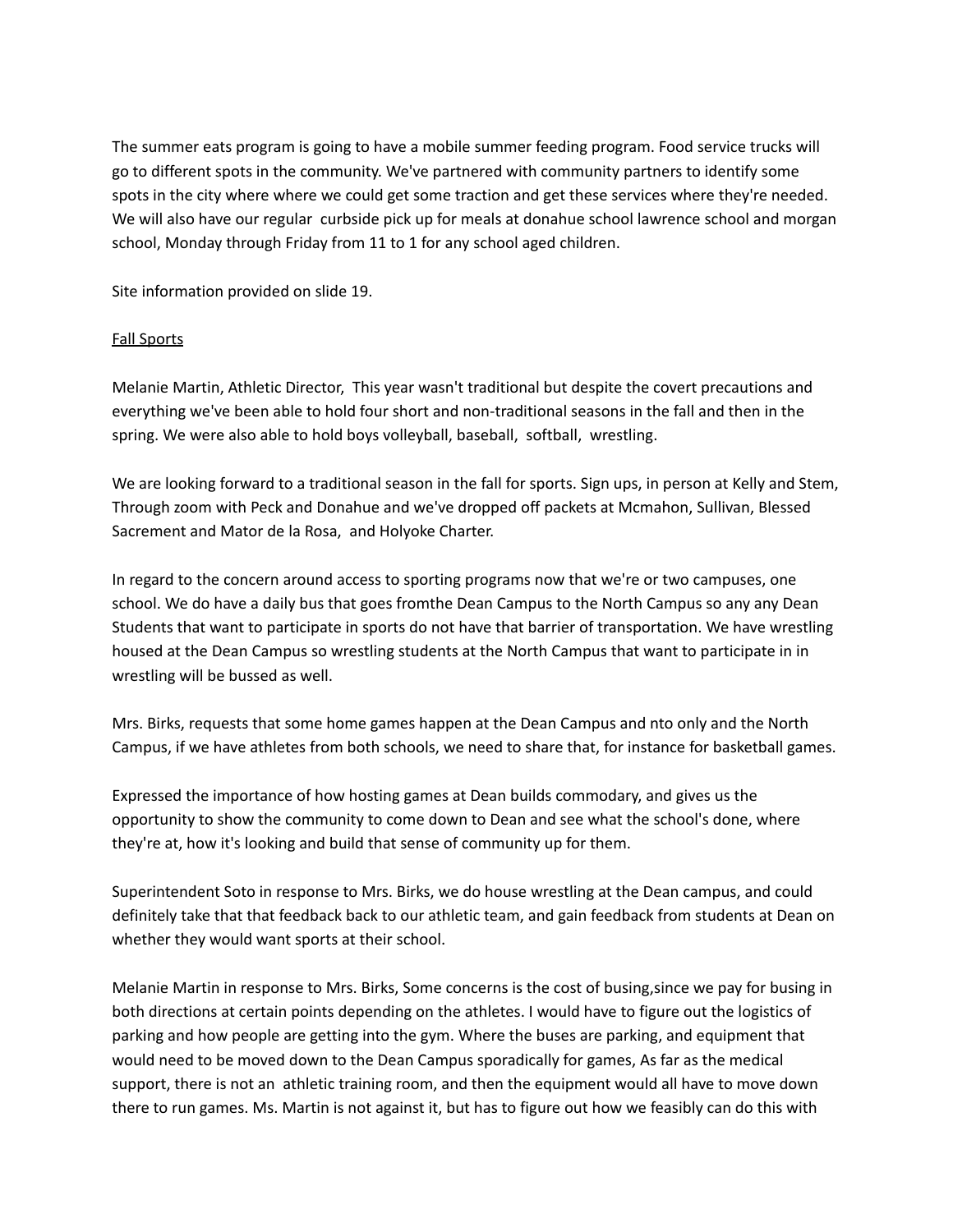minimal staff, medical coverage for our practices, that are going on at the same time as our games, and then sports that would actually be feasible in the gym.

Mr. Collamore sought clarification on students having the ability to acces physicals at the school.

Mel Martin in response to Mr. Collamore, students now have to go to their own doctor and get a physical. A mandate from the state to not do mass physicals. Some kids were being held out because of things that came up on their physical, that may have been approved by their own doctor. Cynthia Carbone and I work with the teen clinic, and have offered and done some physicals in schoo, there's walk-in clinics that we've tried to get people to go to through Holyoke Health Center and then the obviously the new pop-up

clinics that kids can go to which do charge a fee and go after their insurance.

Ms. Brunelle expressed concern just thinking ahead to our strengths, and as recruitment at Dean increases in numbers hopes that we're starting to see extra kids going out for high school sports.

Suggests that with the recruitment and with the rise in enrollment, for example too many freshman, Dean starts to gether their own athletics in order alleviate some of the cuts that could potentially happen.

Seeks clarification on whether that is possible since we are technically one school or are we stuck with freshman jv and varsity as a city.

Also strongly encourages outreach to Dean students so they are aware of the athletic opportunities and aware that transportation is provided as athletics is important and a critical resource to getting kids to be successful in school.

Superintendent Soto's response to Ms. Brunelle, we would we would have to go through a similar process that we went through before the demand for athletics is so high, especially with enrollment coming up. We definitely will take a closer look, there would have to be a process that we follow with the state to make that happen.

Mel Martin's response to Ms Brunelle, All communication is sent out with the information regarding transportation, and the equal access to the athletic programs. We do have a couple of coaches that are on the Dean and Stem campus along with principal Gates and their guidance department who helppromote as well. If Dean hits its full capacity, at that point it would need to break away and have their own sports. The Dean & North campus would separate into two schools. I just want to caution that we look at this and evaluate it and make sure we're doing these in the right steps so that we don't lose any athletes in either campus. The ultimate goal is to have the the biggest percentage of kids participating on both campuses and and have it work together.

Mr. Sheehan questions if we have had any interest in fielding any new teams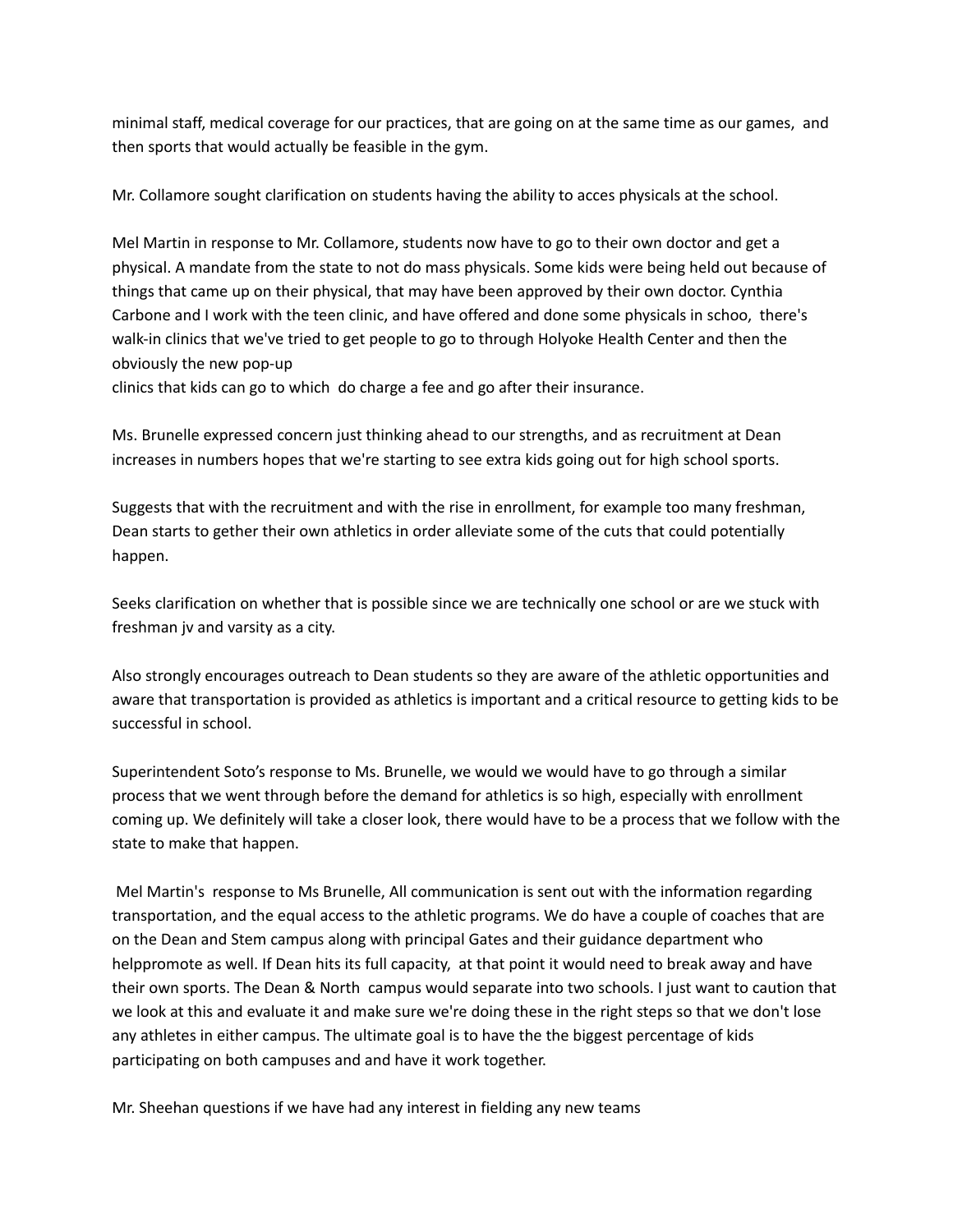Mel Martin, Response to Mr. Sheehan, I have spoken with the youth directors for girls lacrosse, unfortunately, there are only 7 students and that is not enough to fill the team. Is looking to partner with other communities or the lacross club for these students.

## Panorama Survey Results

Mr. Sheehan raises concern around the access to the survey results. Access to the result were no accessible when logging in.

Jenny Malave, Data Manager, This is our sixth year using Panorama to assess our culture climate of our district. Panorama surveys our students, teachers, and staff and families. Participation rates for students and teachers/staff remained in line with past year's participation, with 65% of all students grades 3-12 participating, up 11 points from last year, and we had 79% of teachers and staff participate- the highest percentage we have seen since starting the survey. Family survey responses took a dip this year with 1018 surveys returned. We think this was caused by survey burn-out as families were asked to take a significant number of surveys related to returning to in person learning during this same time period. All questions express the percent of respondents selecting the top 2 most favorable answers.

Mr. Sheehan explains that the slides provided in the slide deck, do not show all the schools and would like the participation rates for all schools as just target the best seems to not be productive to the conversation.

#### Ms. Malave,

Student participation rates by school, White 94%, Gateway 71%, Lawrence 67%, Dean 37%, HHSN 73%, STEM 75%. Kelly 68%, Sullivan 71%, McMahon 92%, Metcalf 50%, Donahue 62%, Morgan 34%, Success Center 30%, Veritas 51%, and Peck 67%.

Staff Participation Rates by school, White 100%, Gateway %, Lawrence 58%, Dean 64%, HHSN 88%, STEM 200%. Kelly 93%, Sullivan 100%, McMahon 93%, Metcalf 74%, Donahue 87%, Morgan 66% , Success Center 100%, Veritas 56%, and Peck 100%.

Family Participation Rates, in number of participants

White 179, Lawrence 13, Dean 60, HHSN 47, STEM 25, Kelly 25, Sullivan 81, McMahon 61, Metcalf 109, Donahue 86, Morgan 26 Veritas 37, and Peck 50.

Ms. Lefebvre stresses the important on the availability of the breakdown by school. It isn't very helpful to not see the entire districts breakdown. Also, suggests ALL this information should be included in the packet.

Ms. Malave will put together a table for the committee with all the participation rates, and share them with the committee as well as provide access to the results.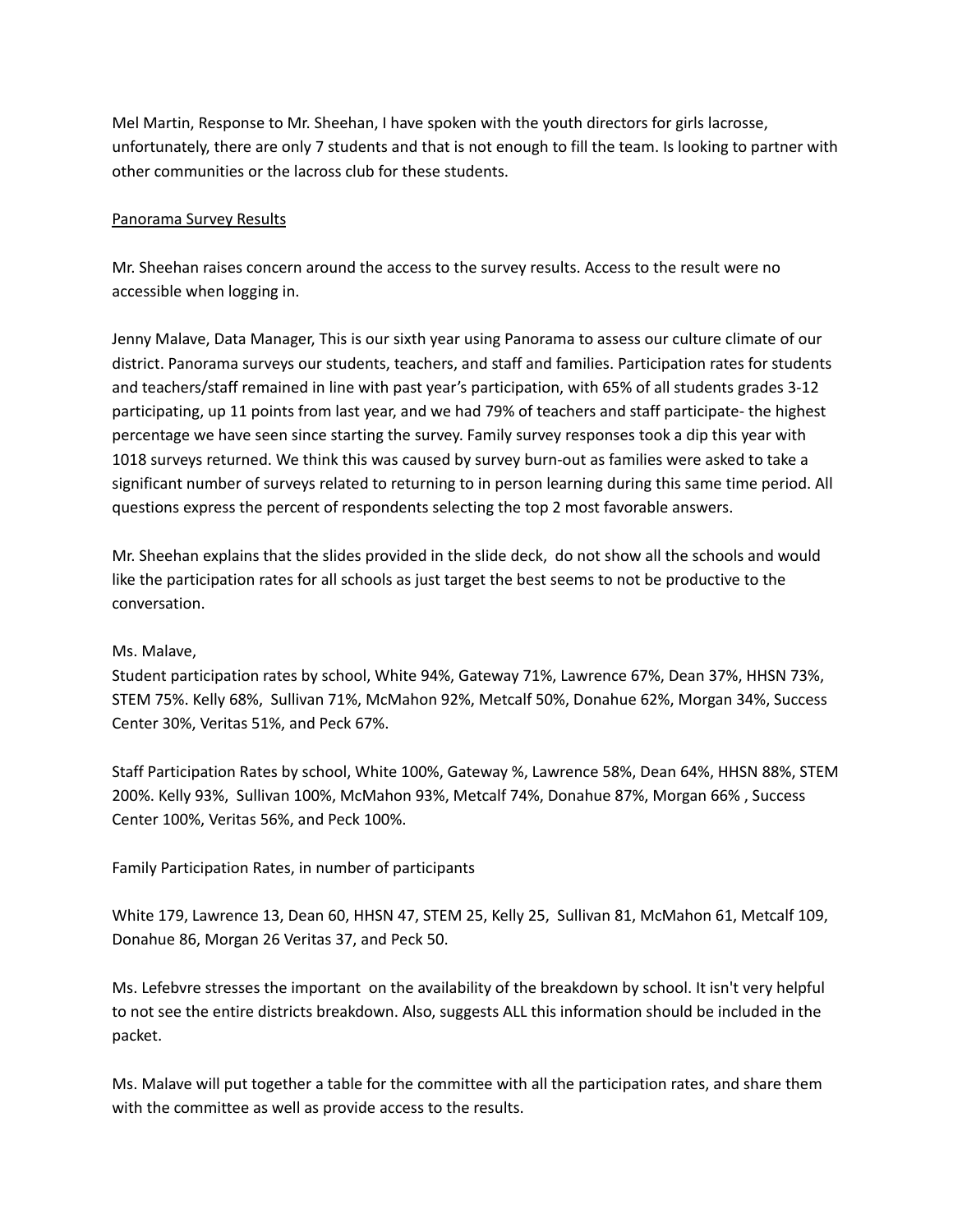Mr. Sheehan suggests that it would be helpful to see the full breakdown of he slides, just seeing an aggregate isn't helpful of the entire district. The only slides that were provided in the deck are similar to the ones shown in the presentation. It would be helpful to have it broken by school.

Ms. Malave explains the goal today with the presentation was to give you guys a high level overview and explain our district level action planning and reassures Mr. Sheehan the break down of results by school will be available.

Ms. Lefebrve is making a request for this topic to come back to the committee with more detailed information, as there's always issues and it is better for us to bring it forward and be transparent about it, then work together to improve it.

Dr. Curtis agrees, and informs the committee that this year we took the data and broke it down and action planned at the cabinet level, and teacher advisory group. The five high level trends that we needed to dig in and determine how to respond to as a district. This data is a very high level view and then there's the last two slides that show how we responded to the data that we have concerns about.

Ms. Lefebvre replied that if we are looking at data by school, we have our seven wards, and when we're seeing something within our ward or the schools that we represent, or all schools, these are ways we can connect with our with the residents of our wards and find out what exactly is going on and how we can help them better improve.

Explains it is not just the district leadership doing the work, we're all supposed to be working together for the community and the district.

Mrs. Birks, We are missing so much important data that I don't know how this presentation is going to be helpful at all. We need to know what the issues are and this is just highlights. We need to understand which schools are struggling, why they are struggling, where are we having staff that really aren't satisfied. We need to understand the breakdown to actually you know how to be helpful, as we only got one third of important information.

Superintendent Soto, informs the committee that the intent was not to only look into the highlights, or positives. This was a reflection of ourdeep into the data ourselves and when we wanted to highlight some positive and then some areas of focus for next year.

Understands that the committee wasnt more details and will be sure to come back in August and provide an update as this was not intended to hide any information.

Ms.Malave, Large increases were seen in students feeling like rules were fair and teachers being excited to teach classes (+ 15 points). Students also reported gains in feeling like most students tried hard to get good grades (+14) and having their culture and native language respected at school (+6 points). Decreases were seen in students feeling like it was possible to change their intelligence (-6 pts) and feeling that teachers made students explain answers (-9 pts).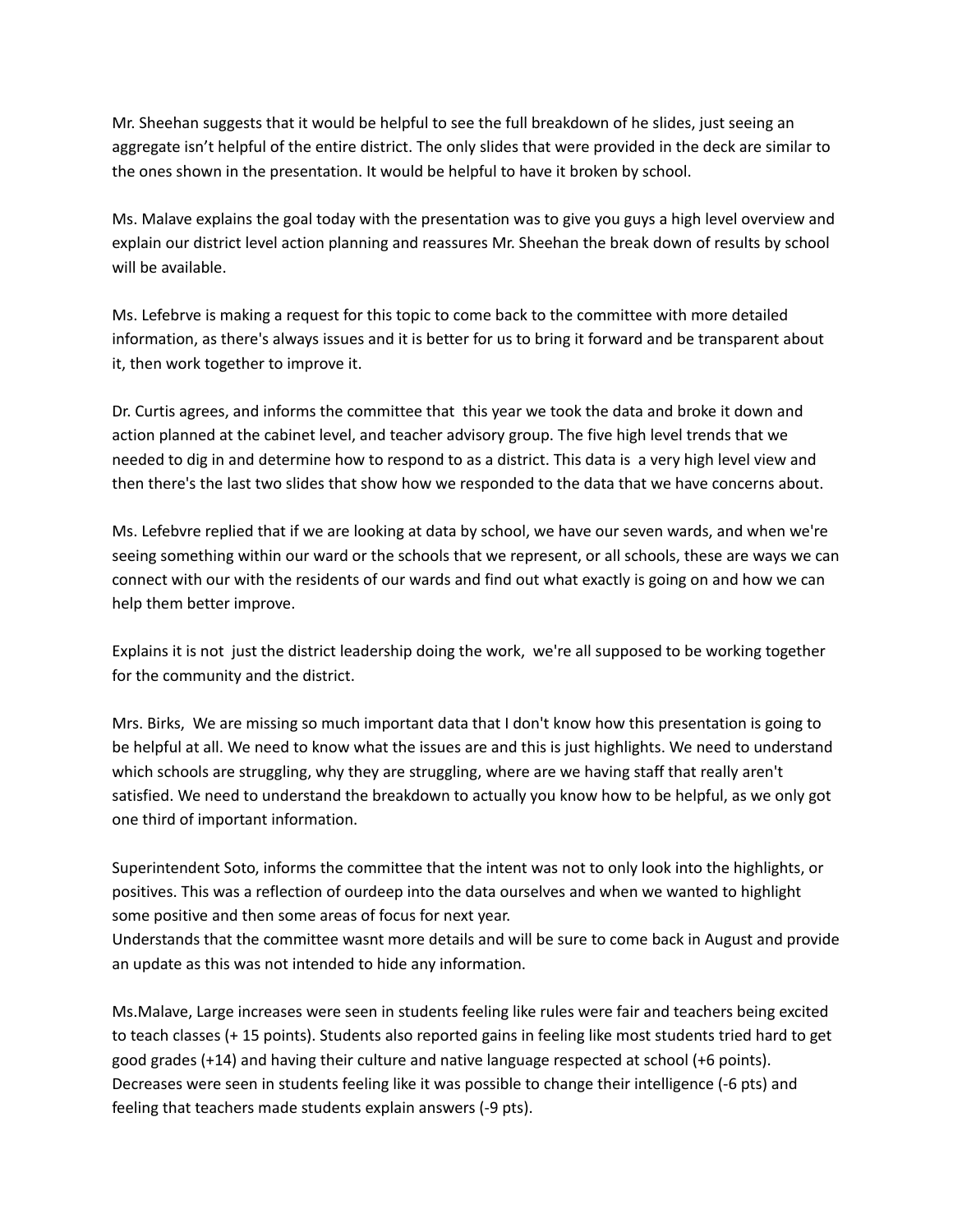This year, students reported big gains in having opportunities and activities that meet your interests and needs (+26). 69% of students report that teachers are excited to teach classes and 85% report native language and culture respected at school. At the same time however, we want to highlight that only 33% of students report having materials at school that have people who look like them. Areas for concern are in fields of student connectedness, with 26% of students reporting feeling connected to other students at school and 41% feeling connected to adults.

Mr. Sheehan, clarifies whether the question for 6-12 books and material at your school that look like you, is provided to in the grades 3-5 survey, and the results for that question.

Ms. Malave responds, yes, the result was lower, 21% favorable.

Over the last 5 year, the biggest increases have been seen with students feeling like most kids are trying hard to get good grades and teachers being excited to teach classes. Additionally, student felt like they are being asked to revise work increasingly in ELA and SS. Places for growth include increasing students' ability to pay attention and not get distracted and increasing students' understanding of why working on something is important for learning. While we have seen an 11 pt gain in books and materials looking like our students at the gr 6-12 level, this is much lower than we would like it to be and we will highlight plans moving forward at the end of the presentation

Our teacher survey showed large increases in feeling that student/teacher relationships were respectful (+31 pts) and feeling like students were able to access additional support when needed (+17 pts). 65% of teachers responded that their working environment was positive (+10 from last year) and 87% reported their schools showing respect for all students' cultural beliefs and practices. Teachers reported low favorability for the current learning model (44%) and decreased satisfaction with district level PD (-12 pts)

The staff survey showed similar increases to respectful student/staff relationships (+18 pts) and positive working environment (+16 pts). 90% of staff reported their school showing respect for students' cultural beliefs and practices and 76% expressed colleagues were supportive of new initiatives (up 15 pts from last year). Areas for improvement include stagnant change in staff feeling empowered by the district to impact change and feeling like staff don't always have input into important decisions made by schools.

When we look across five years, we can see positive working environments and respectful teacher/student relationships has continued to increase. Teachers have increasingly felt that colleagues were supportive of new initiatives. Areas for growth include consistently low favorability for feeling like Central office supports the implementation of School Improvement Plans and the district empowering school teams to impact change.

Families reported small increases to feeling that schools provided books and materials that reflected family's cultural background (+4 pts) and the school embracing students and families as their own (+2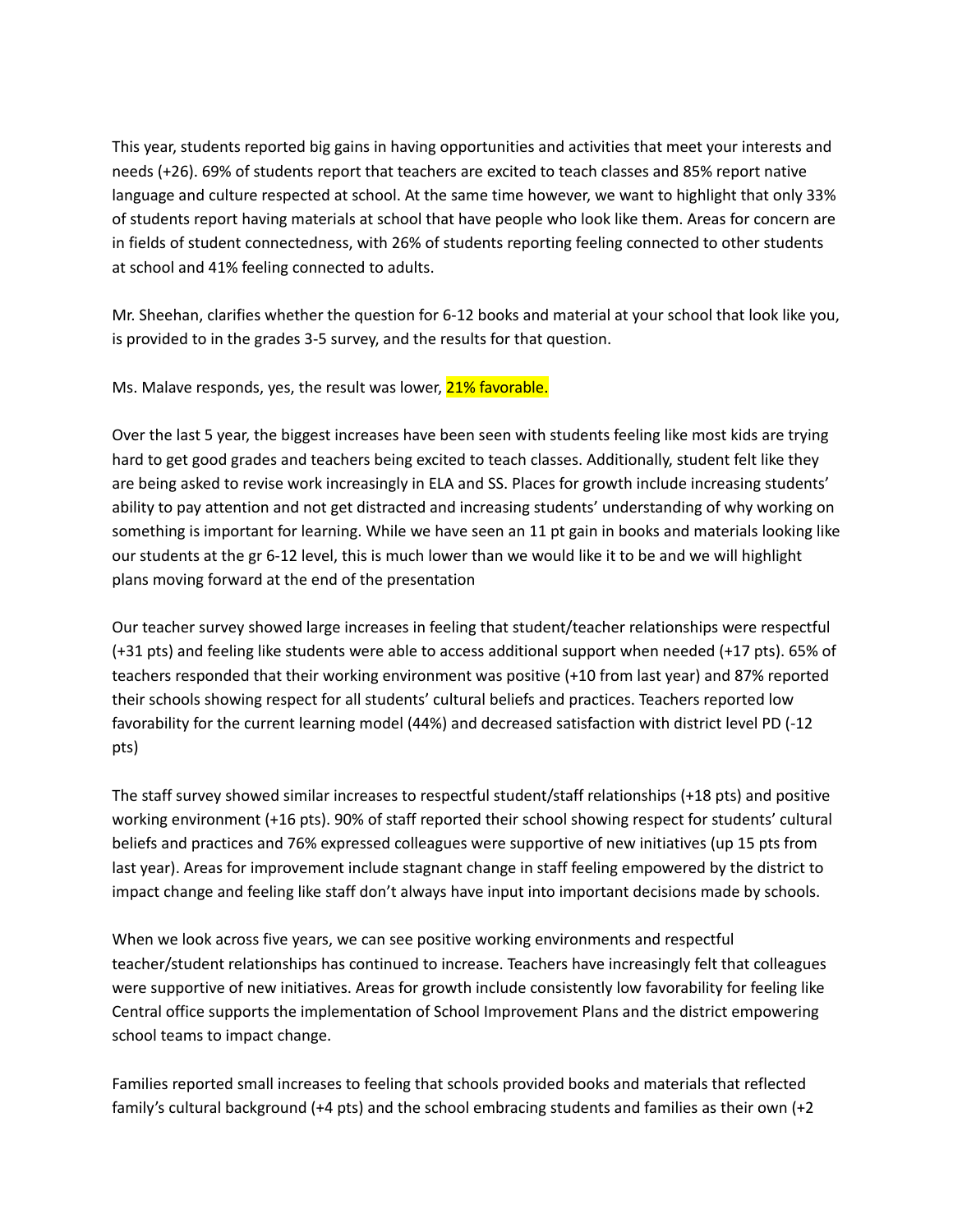pts). 89% of families felt that schools expected all students to achieve success. Small decreases were reported in feeling like schools provided opportunities for families to learn how to support learning at home (-3 pts) and meeting or communicating via email or phone at least monthly (-2 pts).

Generally over five years, family survey results have not moved in as large of jumps as the respective student/teacher/staff surveys. Over five years, we saw 3 pt increases to families feeling that all students were expected to do well and a 4pt increase to schools embracing students and families as their own. Over this time period, there was a 1pt increase in feeling that schools were preparing children for college and career and a 2 point decrease in reporting meeting or communicating via phone or email with students' teachers at least monthly.

Ms. Lefebrve noted we didn't have the one year one slide we had the five year survey trend.

Action Planning, Dr. Curtis and cabinet members reviewed the panorama survey data and created an action plan in response to the five highest leverage trends that emerged as concerns

### **Student & Staff Participation:**

- How can we ensure that we continue to encourage student voice at the high school level and ensure that participation is consistent year to year?
- **• How do we celebrate schools that were able to get high participation rates during this time?**

#### **Family & Community Engagement:**

- What is the expectation for collecting family voices?
- **• How do we push for movement among these metrics given the longstanding stagnation?**

#### **Professional Development:**

- What data do we have from exit tickets and surveys to cross reference this finding?
- **• What can we do prior to the beginning of the school year to ensure professional learning is supportive and meaningful for staff?**

#### **Culturally Responsive Teaching:**

- Where is the discrepancy between high reports of respect for student/family culture and embedding culturally responsive teaching in the classroom?
- **• How do we create better alignment between what is reported by students/families and teachers/staff?**

#### **Student Connectedness:**

- What supports can be put in place now to help students feel connected to their peers?
- . What actions need to be taken between now and the beginning of school to prepare for the SEL **support students will need in the fall.**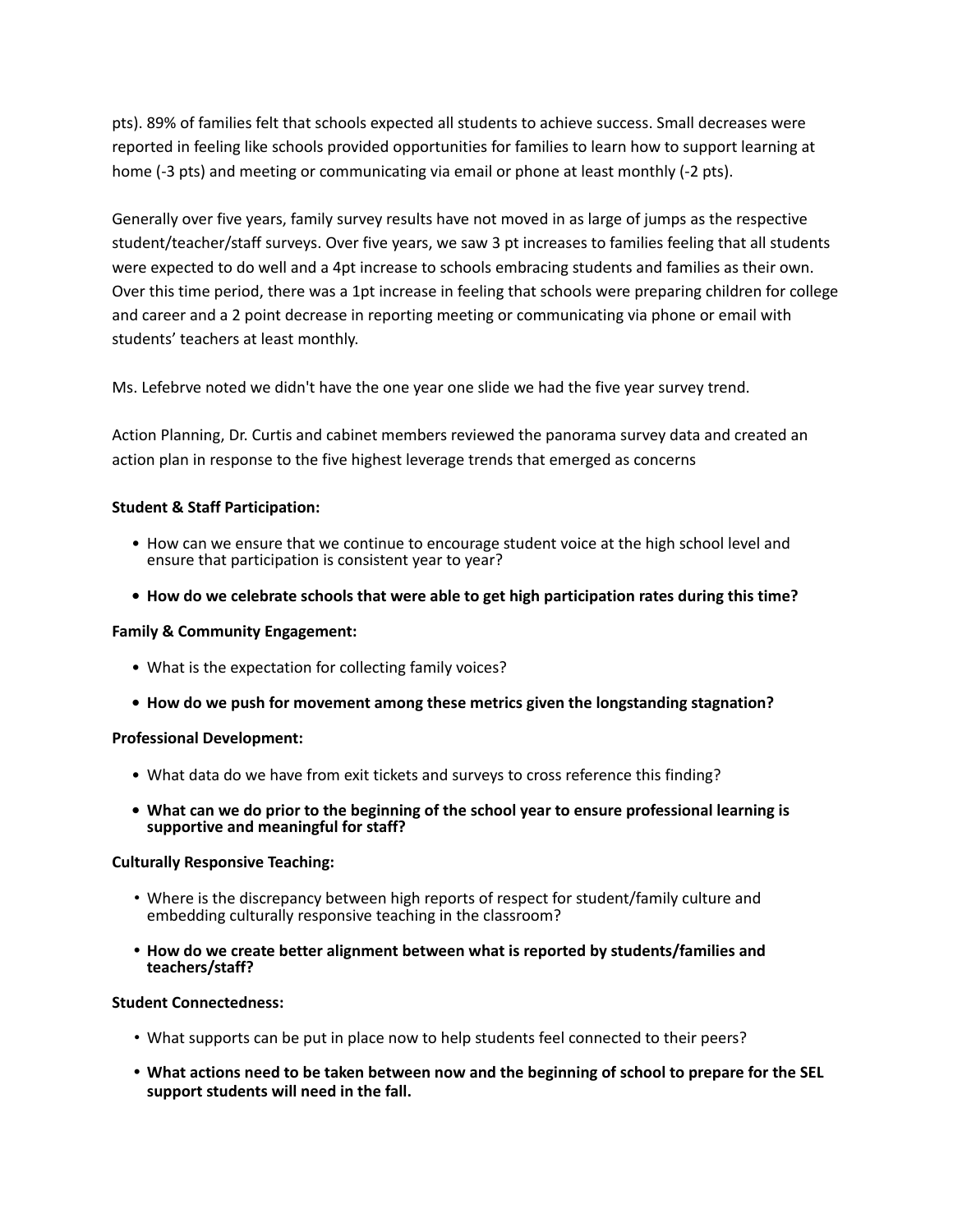Ms. Lefebvre, for the fall are families allowed to choose whether their child is remote or is everyone in person. What are we doing with Laptops and Ipads that were provided to students by the district.

Explains that we might have some families that may not have the ability to have a chromebook and maybe this was a way for the student to complete electronic work, or homework at home or for assistance on how to complete some of the work at home. Is there a possibility for families to keep it at home? What happens if a family looses a charger?

Superintendent Soto, HPS is all in-person. It is important to maintain the 1:1 model. As many of you know over 5000 devices out to students. And we will be collecting deviceson the last day of school. We have communicated a process for collecting devicesat the school level, so each team has a collection device team and plan to reach out families to ensure those devices are brought back to school. It is important Students that return their device will be entered into a raffle to win prizes. Student having the ability to complete work or intereventions in the school next fall. We re trying to get the devices in to reimage and service them prior to the start of school . It is not the expectation that student sit infront of a chromebook all day but maybe how can we use them knowing that the student comfortability levels are much higher.

We'll work with families if that is the case, or a principal reaches out to us. If a family expresses that they want to continue through the summer, students can bring in the device, and get one reissued however, it is important that we inventory all the devices so we know what we have for the beginning of the year.

We are working on replacement costs for the devices, and accessories, and will work with families who can not afford the replacement.

Mr. Whelihan would like clarification on how the Panorama Survey were received.

Ms. Malave, all of our surveys are done electronically. Students and staff and teachers, we roster those surveys, directly based on our student information system so every student grades 3 to 12 gets a personalized email directly from panorama inviting them to take a survey and it tracks whether or not they completed it the survey. It is anonymous don't know whose answers belong to what student, but we can determine who participated additionally for students, teachers, by homeroom. Staff and teacher surveys, are share via a personalized invitation from Panorama that goes out to every staff member in our district including Central Office.

For families, in the past we have done a combination of both electronic surveys and paper surveys however, this year because of the pandemic we relied on our electronic surveys. The survey was sent via text it and email to all parents and guardians and through our facebook page on all of our social medias.

Mr. Courshene sought information on the school improvement councils in any of the schools over this past academic year, and would like to begin those again. It's one of the ways to get feedback to make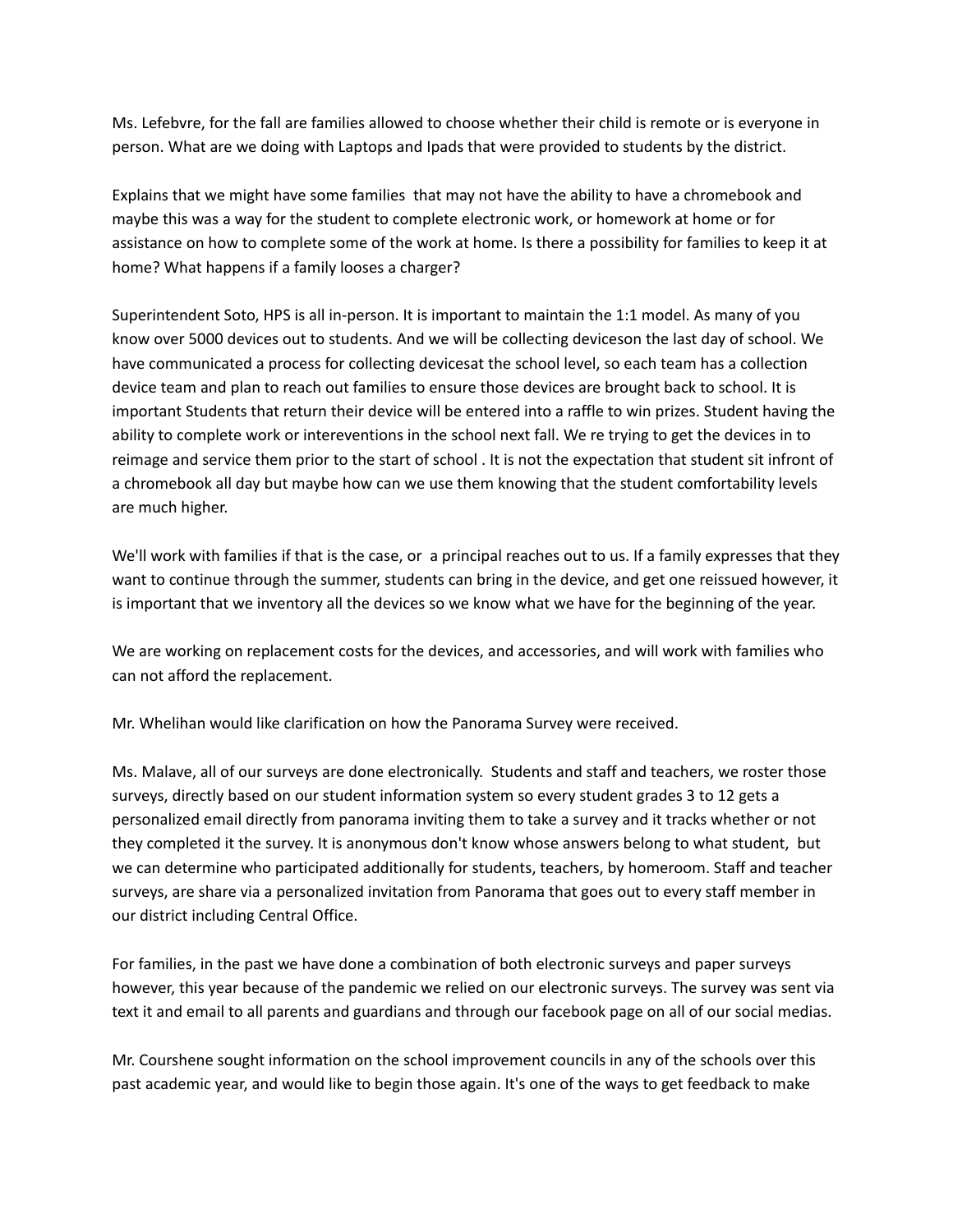school improvements in every single school and getting the in-person feedback. We're supposed to have these required by state law in every single school.

Superintendent Soto will get back to the committee in regard to the school improvement council.

Mr. Sheehan expressed his interest in the councils, and would like an update on whether the schools met with the council during COVID as it is up to the principals to ensure this group takes place, as there was no relapse in the law during COVID.

In response to Ms. Lefebvre and the devices, is unclear of the collection of devices for maintenance, if there was a maintenance system in place during quarantine. We still have families that have relatives they can't see, we're also cutting off access to families that that could have been their only point of access not only to their their friend in class but also to the world if their families still are under quarantine for reasons. We're a district that talks about equity and we we talk about providing openness for our students and to just to collect all these devices back, just to pass them all out again seems counterproductive.

# Response from Superintendent Soto

At this time there is not a plan to redistribute the devices. Every single principal in the district and a lot of teachers know that each student has a device. Pre-pandemic devices were used to do intervention work maybe small group instruction.

Mr. Sheehan has concerns that the access to educational opportunities have been taken away from students. Students can access publishers and educational providers, ke open source materials during quarantine, and now we are shutiting off a world of educational opportunities for some students.

Ms. Lefebvre, asked if the devices were purchased cares act money or part of the regular budget?

Superintendent Soto the district was close to 1:1 with devices. The devices are on we're on a four-year lease cycle. Devices were purchased with Title 1, federal funding that does require you to maintain a fixed asset record. We did get the remote learning grant, purchased additional devices. As well as used general fund money in the past, now we have ESSER money which we allocated towards resources. Teachers will start their lessons plans with hopes that the students have these devices available to them, and we want to make sure they accessible to students who are in person.

Ms. Lefebvre suggests collecting devices from students in high school students that graduated, students moving to a different city or school and have the students that are continuing within our district stay with their devices. We can keep track of who already has it, and reach out to families and ask if there device is still functioning. As Devin mentioned, it's equitable and we should be the first ones out there saying make Holyoke strive and for people to look at us as as a district moving forward so maybe we just need to take that lead be bold.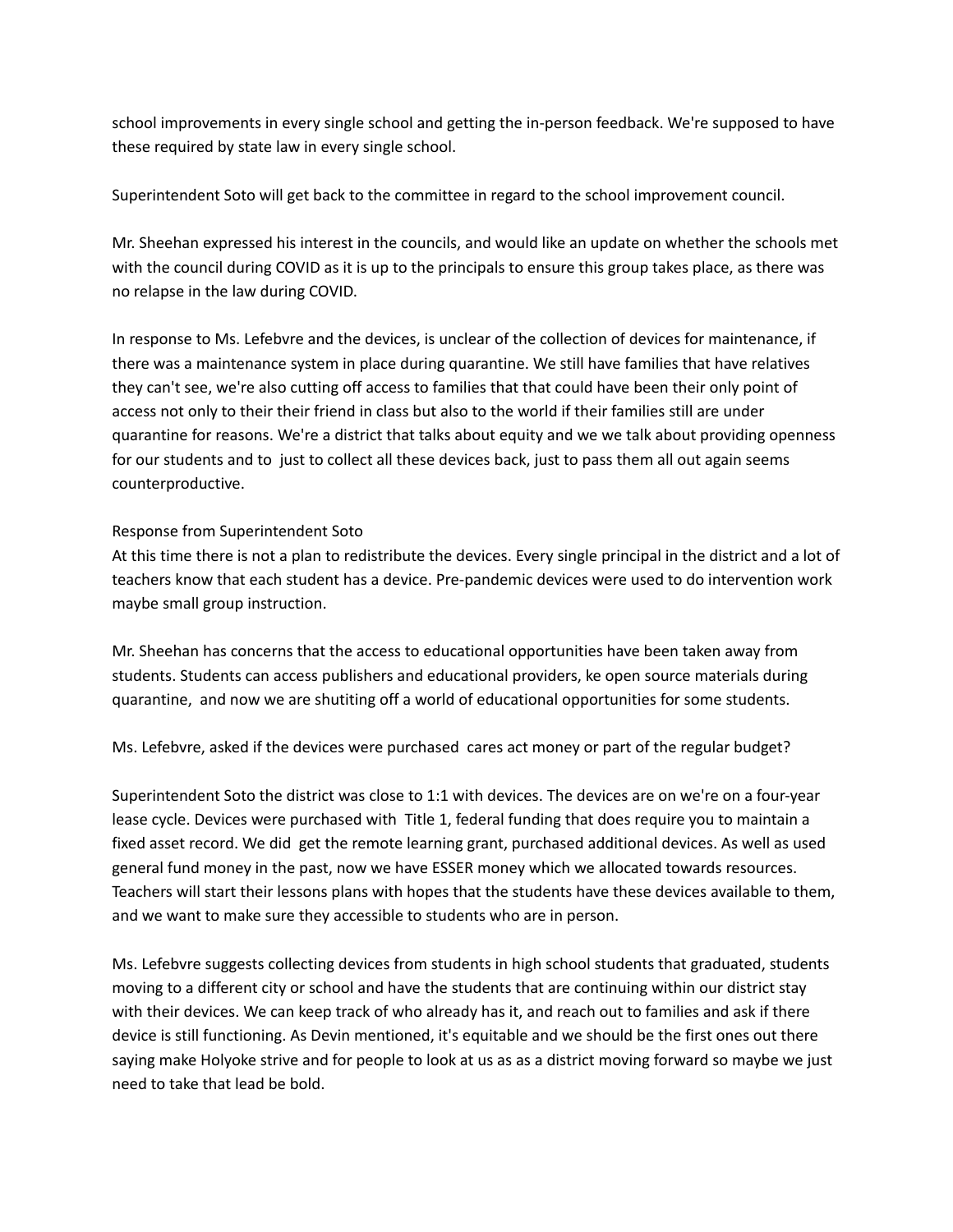#### Ethnic Studies

Valerie Annear Included in the SC Packet is a memo that sent to the school community in regard to the change in ethnic studies department structure. The district recognized ethnic studies department had a director of culturally responsive teaching and pedagogy position that was created back in 2017 that was supposed to be a two to three year position because there was still development the curriculum. Now the program established course progression in grades 7-12. This restructuring is part of our ongoing work to strengthen curriculum and instruction in all content areas. Over the past two years, the CIO and academic department (namely the ELA/Humanities Director) have supported ES staff in the revision of 7th and 8th grade courses to align to the MA Social Studies/History Frameworks. The ES team has created high quality curriculum that is now our SS/history curriculum in 7th and 8th grade. Additionally, we have partnered with a consultant from Harvard who has reviewed both our ES and History curriculum. Through this audit strengths and areas of improvement were highlighted for both our ES and History course curricula. Based on this review we are in the process of redesigning our US History Courses to be revised to better align with the revised MA SS/History Frameworks as well as with our anti-racist work.

Superintendent Soto expressed his appreciation for all the the support and and all of the public comment that we received today because when people come together and advocate for students it's it's a beautiful thing.

Addresses the concern around the fear that the program is going to go away or that services were being cut from the program, and reiterates, that we did not cut any programming for any of the students, we've increased the access to those former students that expressed being worried about the program going away and expanded the same opportunities a for more students.

Notes, that we need our academics team to be involved in and and just as involved as they are in other academic departments.

In response to the teaching load, we did decide to reduce the teaching load of the department head, the person that was occupying the position expressed that for personal reasons, but agreed to come back on a consulting basis to help with this transition, some of the grant work and responsibilities that people expressed were going away. We hope this person can come to an agreement, in regard to consulting basis.

Ms. Lefebvre reiterates that both the district and some people that spoke in public comment today, as well as read the submissions. There was one part that was heard that cause her to reflect;

In the district we talk about equity and we've created these different types of task force throughout receivership we started creating all these different types of task force in order to improve something and they dwindled.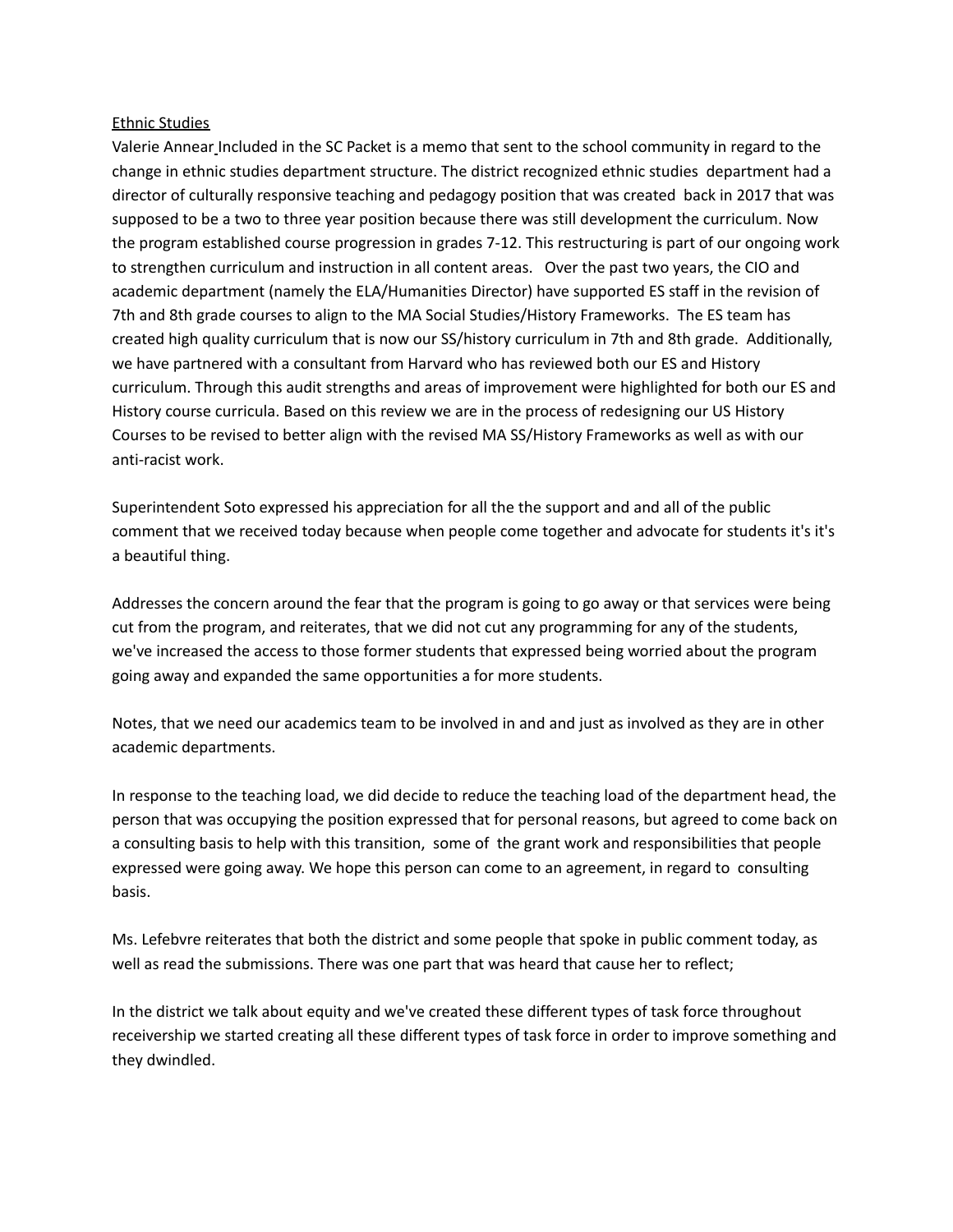Looks at Ethnic Studies as something positive and it's bringing a lot of change and it's focused. Now the district is saying that it is going to be broken up, and has too many people taking a piece of the work versus holding accountability to one specific person to ensure that a curriculum that changes lives, changes mindsets, that can be impactful to the community. Is impressed with the work of the previous director, and its responsibilities of making connections hey made, and does not want program to go down.

The department head would teach 4 class, and will still have to take on some of the task of the previous directors. We talk about wanting to listen to our students, but we're not listening to our students right now. This is a unique curriculum and we need someone qualified who is going to focus on on the expansion and support of this program.

Mrs. Birks, questions for Superintendent Soto, One of the major concerns the dept chairs have brought up was that their workload at the moment does not have a good balance of being a chair of a department and servicing their students and making sure they're doing an excellent job at both.

Expresses concern for our teachers not having a good home work life balance, the amount on their workloads, and we're losing teachers at an accelerated rate.

The feedback from staff and community members in regards to this program, teaching 5 classes while chairing the department will not be done 100% so either the kids or the department will suffer in the sence that we are not going to have the equite that we constantly rave about. Dropping the load down to 4, and giving a prep period, and teachers do not get that time for other needs, and they are working at night. If we have learned nothing from this pandemic the one thing that we need to take away is we need to value our staff and right now.

Mr. Sheehan questions for clarity, is the position right now a director position.

Superintendent Soto response, this position is a HTA position, and 10 month employee, not a licenced director position that is 12 months.

The proposal is to make this a 7 to 12 department chair, this is different than math and science and and english director position. Those other contents aren't 7 through 12. The math director covers K-12 including the 9-12 department chair.

If we are making this a elevated position, actually making it a director, 12-month position, that focuses on ethnic studies, equity,and that area of the district and leading some of this work so it's not not just a 7 to 12 program but work with other academic directors in making this a cross-curricular program that falls under the chief instructional officer. This will allow this director to coach teachers, be in classrooms, and cover all of those grade levels, and wonders if the district had conversations on how to elevate this position.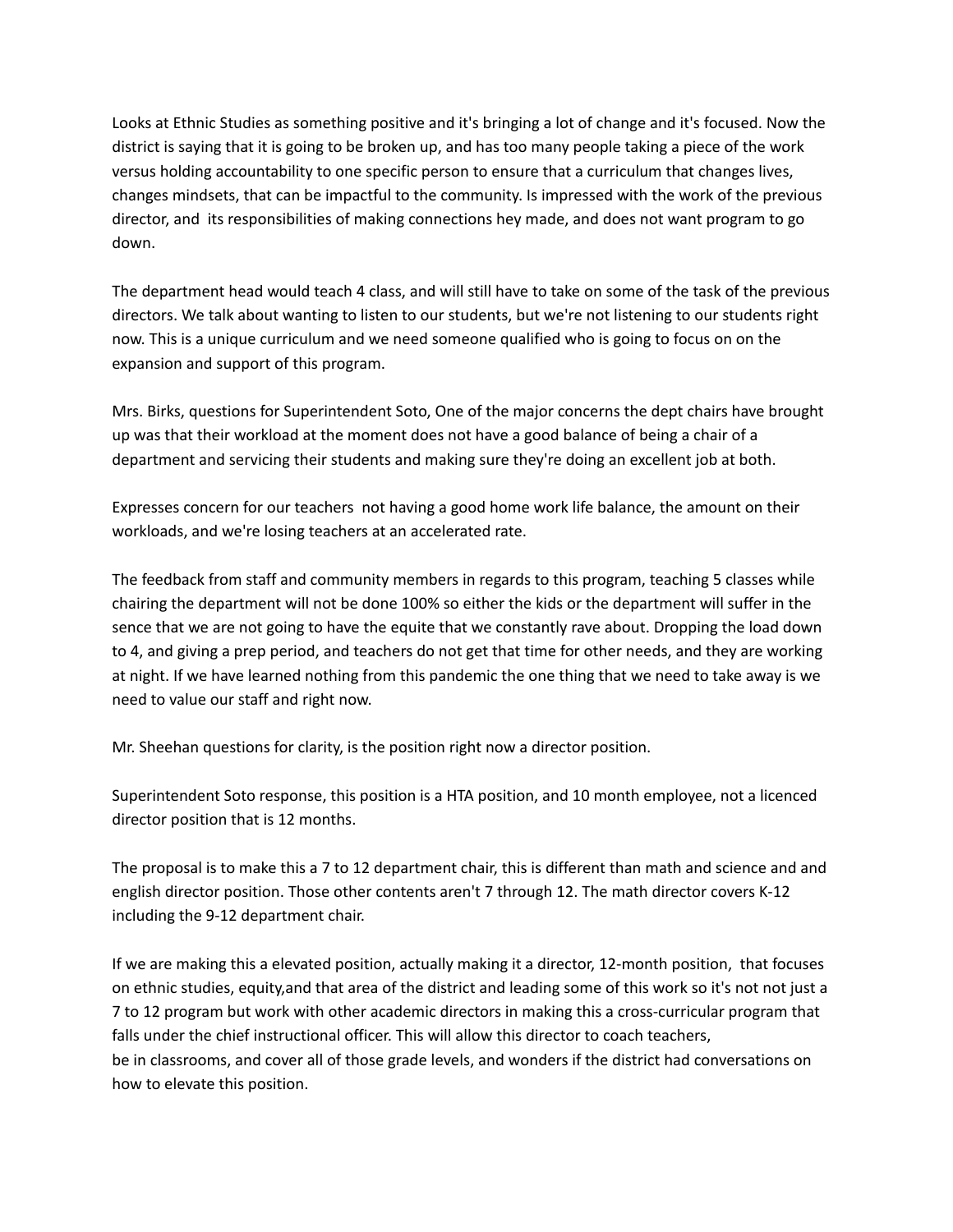Anthony Soto responds to Mr. Sheehan, Those conversations did happen and the the context of those conversations is that culturally responsive teaching and eliminating institutional racism, being culturally responsive has to cut across all of our content areas. Ethnic studies is an important part of our equity work, but the equity work doesn't just live in the ethnic studies department.

Valerie Annear in response to Mr. Sheehan, Over the past 3 year we have coordinated with the the lead of ethnic studies currently. That individual met with me on a monthly basis or with Sue Hucul, Ela and humanities director. They meet often with the department heads at the secondary level on an ongoing basis to account for curriculum vertical alignment and we are doing the same in social studies.

We focused heavily on ethnic studies in grades 7 and 8 first and aligning those content areas with the the ethnic studies department., then aligned those courses to the massachusetts frameworks and we are in current talks regarding piloting some content at the younger grades such as sixth grade and below.

Growing the director position at the central office level doesn't make a whole lot of sense and we'd rather have more school-based instructional staff and with that concern the individuals that serve as multi-grade level department heads do have a a point person in the academic department that they check in with on a regular basis.

In consideration of the workload, the course case load for classes for other district department heads is at four or five classes. At this time we are in talks to make the ethnic studies director a department head position have even a smaller course load in the beginning in order to allow other work with the community and some of the other job duties that were described that you heard earlier today.

Ms. Lefebvre asks what will you be responsibility be of Ms. Annear.

Ms. Annears response to Ms. Lefebvre. The current the position was never intended to be in place for long term. It was to establish the program and it had a phase-out written in it and we are beyond that time. I will continue to meet with monthly 1:1 check in to support with finance, vetting curriculum, ensuring they have what they need to teach and coordinate with school leadership, professional development, stipend work.

Ensuring that 7 and up have in all of our schools after a few schools removed those positions in lieu of other needs not intentionally against it but just trying to prioritize what the building needed at that time. Holding accountable those positions that are in place and then working with the department head and the school leadership to ensure that we're able to maintain all of the functions that were happening.

Duties that were of concern have been appropriately assigned to other staff within the High School such as Dual Enrollment now being coordinated by the advanced college and dual enrollment coordinator.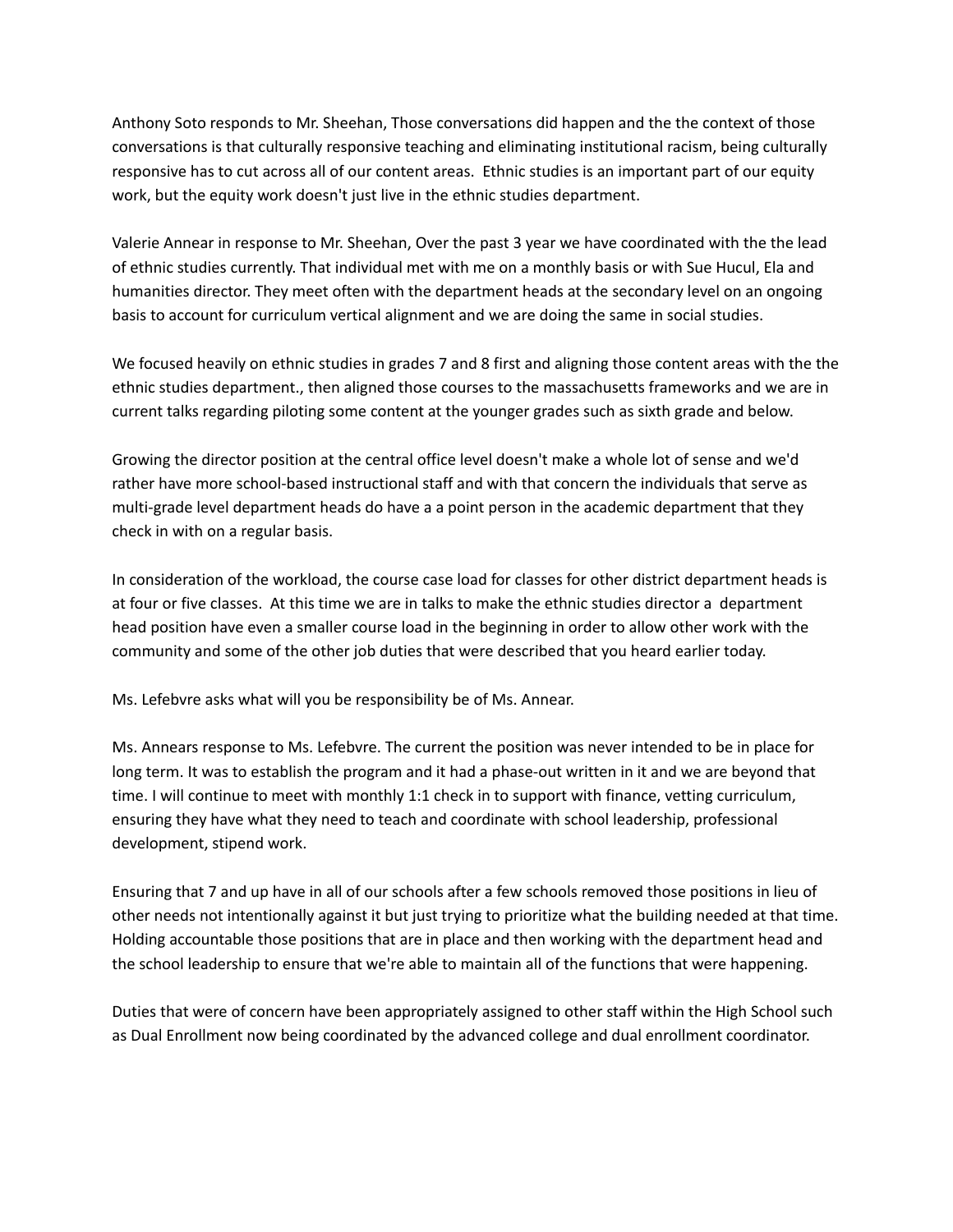Ms. Lefebvre explains that district is now putting a lot of responsibility on different people. The meeting with the director will now be with the dept. Head after there 4 courses, and prep, along with all the other additional responsibilities.

Seeks clarification on whether other department heads do grant writing, reach out to community organizations to build partnerships, plan field trips and all of the other duties we are asking the Ethnic Studies Dept head.

Ms. Annear, grant writing is required of other department heads as well as organize field trips, that is something that falls under the description in support of school leadership does have dual enrollmentcoordinators that that help with that particular piece.

The current program director position held a one-teaching course load was able to spend 90 percent of the time ensuring that the programming was able to be maintained. She did an incredible job in developing it. This in no way is any indication on that individual's work.

Ms. Lefebvre shares her goal is to get out of receivership, and in order to get out of receivership we need to move our students forward by bringing change. Nobody is really doing the connection the connecting work with the community organizations that they're currently working on developing relationships with colleges.

Ms. Annear will provide updates as we move forward, and there is absolutely no doubt that we need to ensure that all of our programming is up and running and providing the highest quality education that our students deserve. We believe that more students need better quality access to it at the high school level as well that said this and that the community partnerships and the advisory boards are an amazing component to our anti-racist work but it is not the only avenue of our anti-racist and equity work.

Our number one goal is to ensure that our students are entering those classrooms in seventh and eighth grade fully literate fully reading on grade level or above being able to problem solve on grade level or above so that they can fully engage and be consumers of the curriculum that is in front of them to develop their lens to be social change agents.

Superintendent Soto will bring this discussion back to the team, and provide an update to the committee on this, and the work being done with the equity work currently beign worked on with myself and Dr. Curtis.

Dr. Curtis is leading the equity work in our district . She's been doing a lot of professional development not just that cabinet but we're working with with principals this year around courageous conversations.

Dr. Curtis, we have an equity task force and that task force was really a community-based task force so and holyoke public schools was one of the organizations on that task force so what we did this past year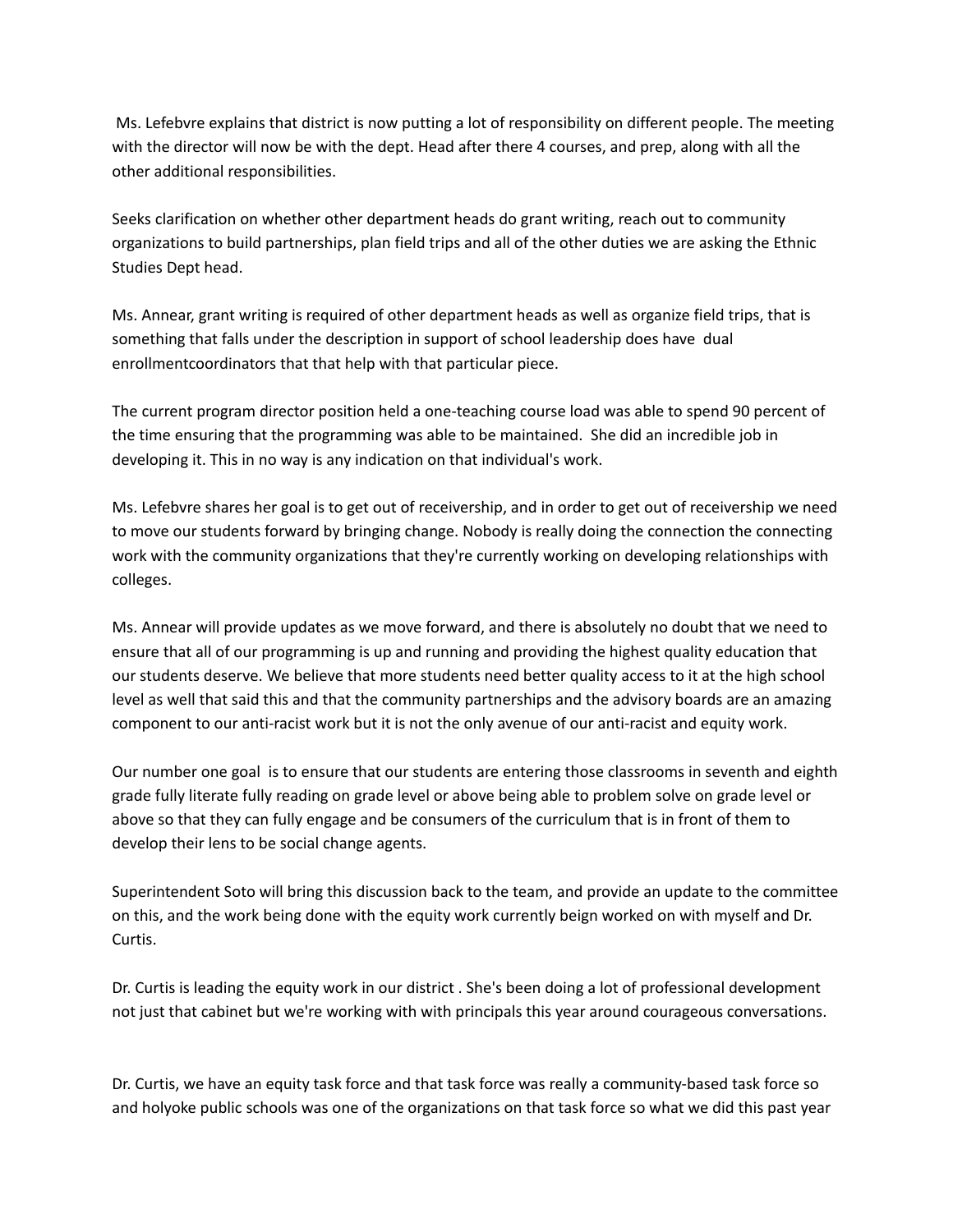is we took our experience in learning as part of that task force and said as an organization we have to strengthen the race and equity work within our own organization and so we started at the highest level the systems level with all of the chiefs and all of the principals and we created a road map. We essentially published a road map of learning for this year and we completed the full road map. We are in partnership with the organization, Great Schools Partnership that also helped us with some of the community work we had done. We're scoping out the the work for year two and year three so year two does call for the district to create a district advisory board which would include different layers of leadership.

Point of order by Mr. Sheehan.

Ms. Lefebrve, we will add this to a later meeting.

### Teach Western Mass

This program is a way to attract more teachers especially teachers of color from not education backgrounds the first cohort our only cost was for residents and it was and the residents paid their own tuition the first year was school year 18-19. We had a cohort of about four residents and the fee for each resident is about four thousand dollars which was paid off of turnaround funds so that first year we ended up using some turnaround grant money to pay the sixteen thousand dollars.

Retention data we only retained 25 of that first cohort cohort 267 percent in court three 75 percent and right now as of june 14th we have 15 15 teachers in the cohort in total so far and and all of this has been supported by the teacher diversification grant so in total the cost was about 423 thousand dollars this for the la for these four cohorts and it's all paid for on by grants grant funding the teacher diversification grant yes the first year was the turnaround grant and then the following 1920 2021 and then for next year is paid for by the teacher diversification grant

## NEW BUSINESS

Fiscal year 22 school department budget, I had presented the budget at the last school committee meeting. Public hearing was available for public viewing since wednesday and just overall.

Mr. Whelihan, Page 72 line item for SEL supports for students, was flat from from last year how are how have the resources been done for this year. There are psychologist positions in our schools and it is a coincidence that it's relatively flat we when we do lose positions we budget based on averages. Superintendent Soto, that's really to maintain the level of services on the general fund because keep in mind that the when you're looking at this financial information the majority of that is is only what's on the general fund.

We go through a collaborative budget development process with with our principals and with our department heads that manage a budget and they develop a budget from you know we give them a staff allocation and then we give them a per student allocation and this year one of the major changes we